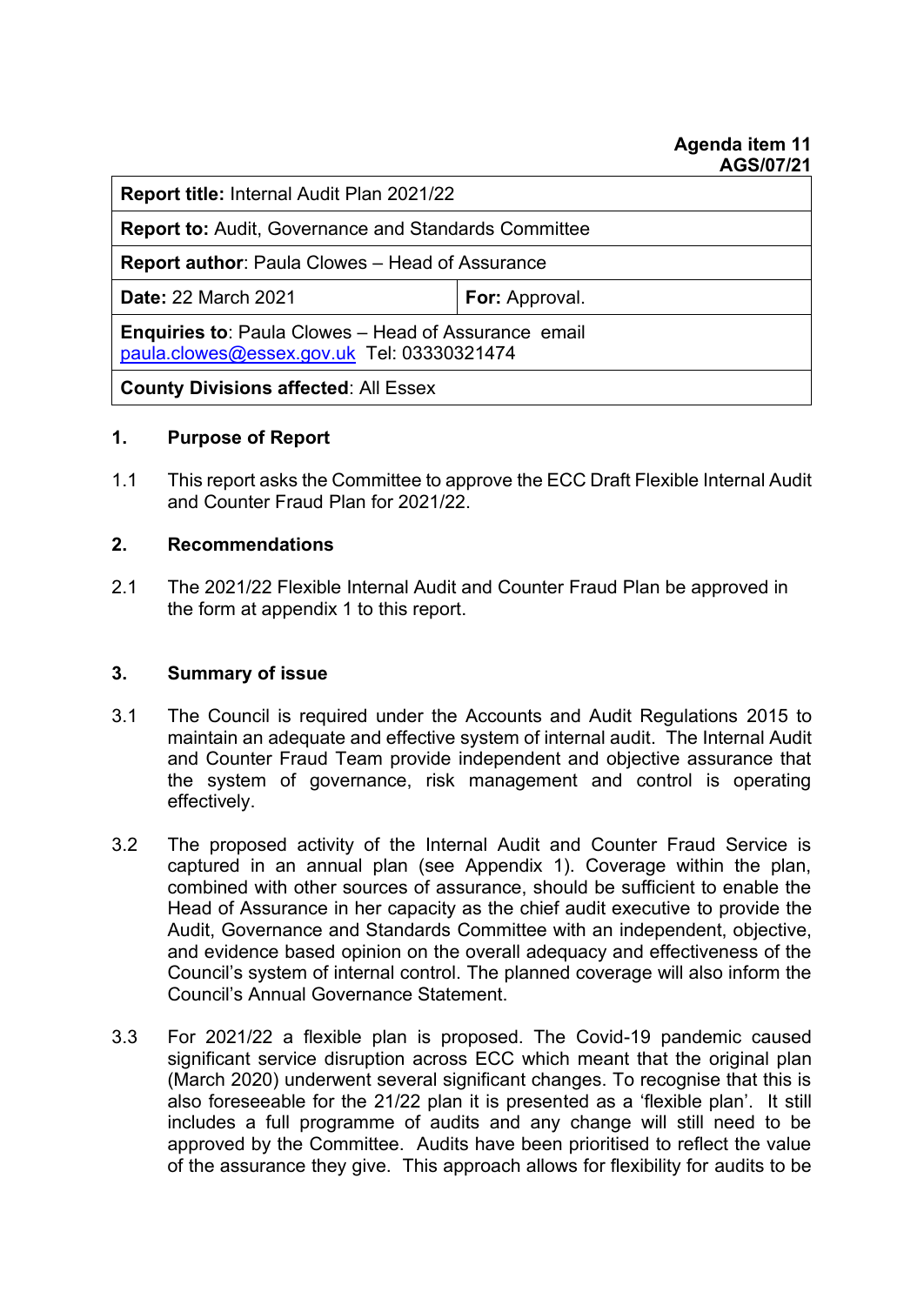deferred or cancelled should this be necessary as a result of disruption to services or pressures on senior leaders as a result of covid related activity.

- 3.3 In devising the risk-based Plan and to ensure it is appropriately focussed, we have considered the following:
	- Risk Registers, including the ECC Strategic Risk Register
	- Key Documents, including the organisational strategy, operational business plans, budgets and savings targets, programmes and projects and future known commercial activity.
	- External Horizon Scanning such as guidance produced by CIPFA and the Institute of Internal Auditors
	- Other sources of Assurance
- 3.4 The proposed audits are broken down by Function in a 'plan on page summary' and in-depth explanations regarding audit coverage are also provided.
- 3.5 The plan includes audits that we are required to carry out every year such as key financials and audits that have been included due to a heightened reputational risk environment or significant expenditure.

#### **4. Financial Implications**

4.1 There are no financial implications as the Internal Audit activity for 2021/22 will be met within existing resources.

## **5. Legal Implications**

- 5.1 Internal audit is a key way in which councillors can be assured that the Council is using its resources effectively and that the Council is discharging its fiduciary duties concerning taxpayers' money. It helps services to design systems which have appropriate controls and also helps identify and respond to breaches if they occur.
- 5.2 The internal audit plan is key document for Audit Committees. It is important that the Committee considers that the planned audits cover areas of concern to the Committee so that it can receive the required assurance.

## **6. Staffing and Other Resource Implications**

6.1 It is anticipated that the plan will be delivered using existing staff and contractors, as in previous years. There are no staffing or resource implications.